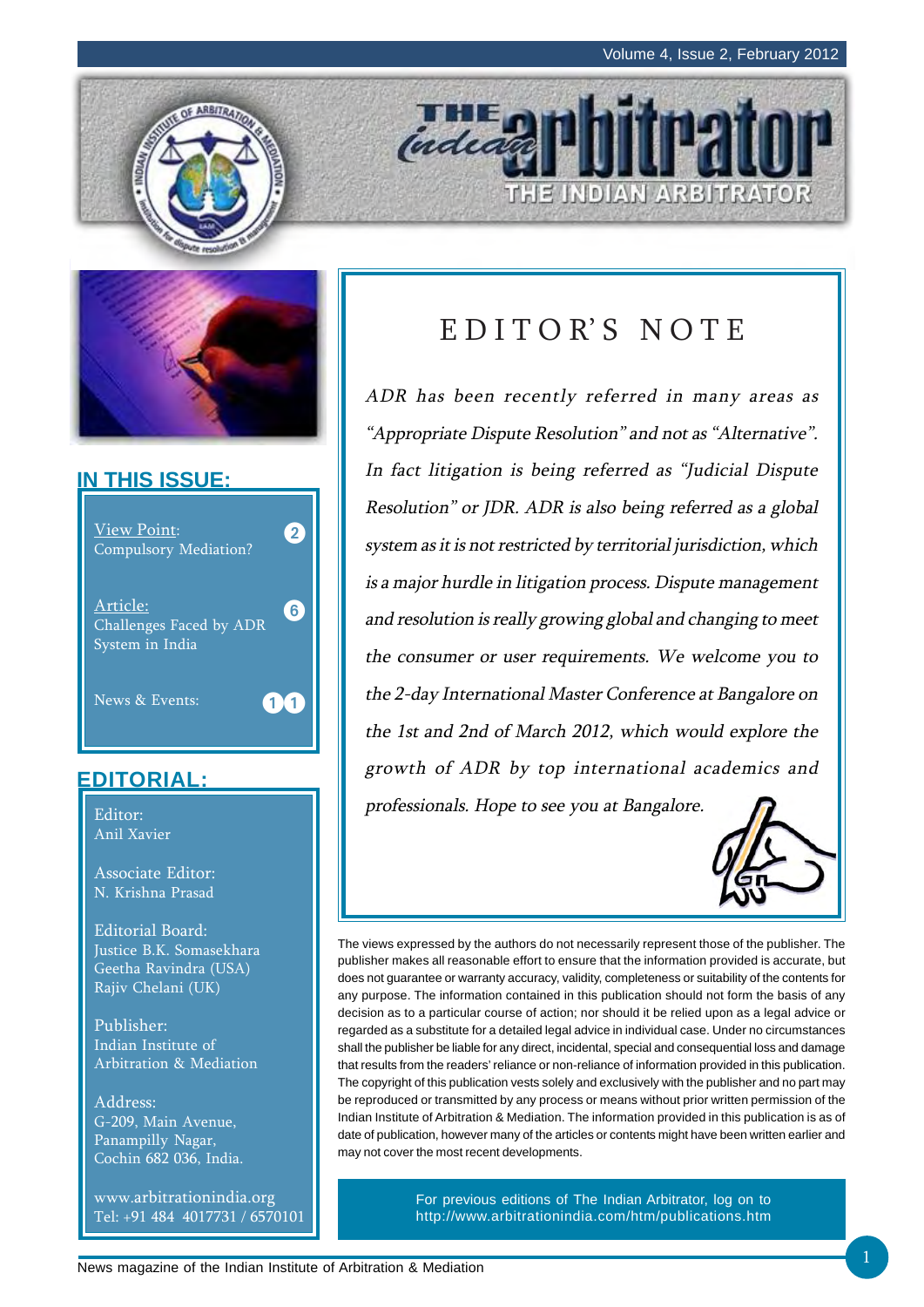

# **Compulsory Mediation?** : PAUL RANDOLPH

Protracted litigation can be one of the most destructive elements in society: it destroys businesses, breaks up marriages, and damages health. But still mediation has not been accepted by the legal system in the way most would have hoped. There is therefore an urgent social need to dissuade people from unnecessarily entering into prolonged disputes. Surely it must be time to oblige parties to mediate without necessarily compelling them to settle? The author looks at the reasons why litigation is so often preferred to mediation.

Imagine for a moment that mediation is a product  $-$  a stain remover – that can be purchased from any supermarket. Almost all who have used it praise it highly. The product "does what it says on the tin": it is cheap, quick, is easy to use, and saves time, cost and energy. On the adjacent shelf is another stain remover called litigation. Almost all who have used it are highly critical of it: it frequently fails to deliver its promise of success: it is extremely costly, very slow, and takes up huge amounts of time, money and energy. Yet people queue up to purchase litigation, and leave mediation on the shelf. Why?

This bizarre situation, which defies all market trends, was confirmed by Professor Dame Hazel Genn in her research into the Automatic Referral to Mediation Pilot Scheme at Central London County Court, where in approximately 80% of cases, one or both parties objected to mediation. Other research also shows that people are not as enthusiastic about mediation as the government, the judges, and the mediation community think they ought to be.

So what is it that drives the public to purchase in droves a product they know is costly, lengthy and risky to use, in preference to one that is cheaper, faster and has little or no risk?

### HISTORY OF THE PROBLEM

Many will argue that it is a matter of education: that there are still too many who remain ignorant about mediation, and who merely need to be informed. Indeed, in his Final Report on Civil Costs, Sir Rupert Jackson recommends that there should be a serious campaign to ensure that all litigation lawyers and judges are properly informed of how ADR works, and the benefits that it can bring.

However, the sad fact is that UK mediators have spent the last 20 years in just such a campaign – educating firstly solicitors and barristers, then judges, the public, financial institutions, insurers and large and small corporations. Can any of these people remain truly uninformed about mediation, in this age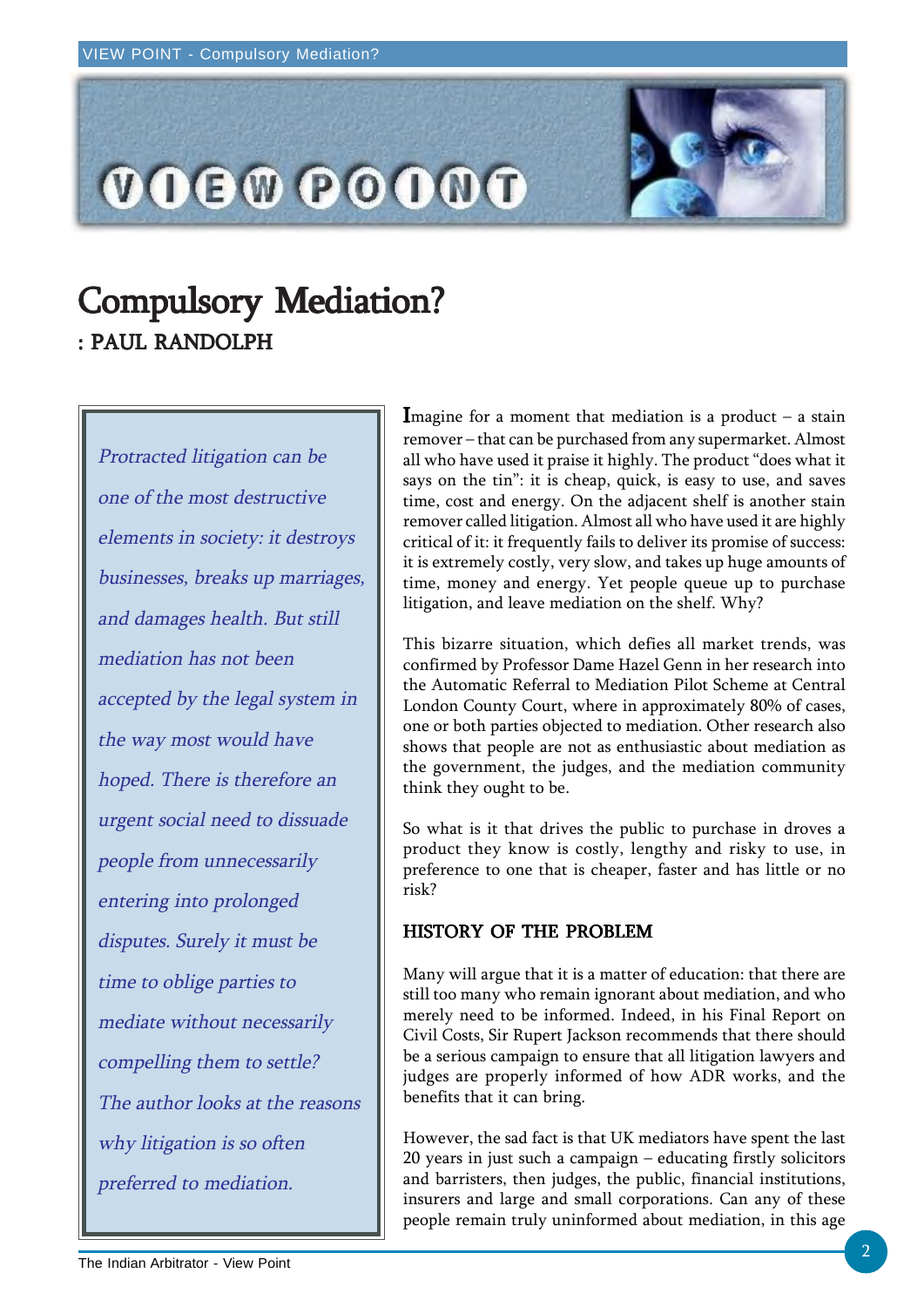

of IT, where Google can fully define any concept, and explain every variant of its use, in nano seconds? Or is it a case of the public, for some reason, not wishing to know?

Throughout history, Christian clergy, Rabbinical teachers, Muslim clerics, Buddhist monks, and Confucian philosophers have sought to teach the essence of mediation. Abraham Lincoln's 1850 notes for a lecture to his law students contained the following: "Discourage litigation. Persuade your neighbors to compromise whenever they can…As a peacemaker, the lawyer has a superior opportunity of being a good man. There will still be business enough."

Why have all these teachings fallen upon deaf ears?

It is true that many law firms, corporations and insurance companies have been converted to mediation. Some judges have found that by referring, for example boundary disputes to mediation, they relieve themselves of having to hear the most tiresome and futile cases in their lists.

But still mediation has not been accepted by the legal system in the way most would have hoped.

### THE PROBLEM EXPLAINED – PSYCHOLOGICALLY

As a species, we are not programmed to compromise, we are programmed to win – and in winning we want to see blood on the walls! We have an innate aggression, which, when we are in dispute, transforms itself from a mere instinct to "survive" into an acute need to crush the opposition. We no longer act rationally or think commercially; instead we are driven by an emotional craving to triumph over our opponent.

Such emotions are not confined to squabbles over property boundaries or family assets. A survey in October 2007 by the Field Fisher Waterhouse, found that 47% of the respondents (chief executives and in-house lawyers) involved in commercial litigation, admitted that a personal dislike of the other side had driven them into costly and lengthy litigation.

### THE AMYGDALA – A BIOLOGICAL RATIONALISATION

There is a biological explanation for such behaviour: it is the Amygdala, a part of our brain that controls our "automatic" emotional responses. From an evolutionary perspective, it governed the "fight or flight" reflex, associated with fear of attack. The amygdala reacts to the threat of attack by initiating a reaction within the brain which overrides the neo-cortex (the "rational" thinking part) and physically precludes any reliance upon intelligence or application of reasoning.



We would like to have your contributions. Articles should be in English. Please take care that quotations, references and footnotes are accurate and complete. Submissions may be made to the Journals Division, Indian Institute of Arbitration & Mediation, G-209, Main Avenue, Panampilly Nagar, Cochin - 682 036 or editor@arbitrationindia.com.

Publication of the Article will be the discretion of IIAM and submissions made indicates that the author consents, in the event of publication, to automatically transfer this one time use to publish the copyrighted material to the publisher of the IIAM Journal.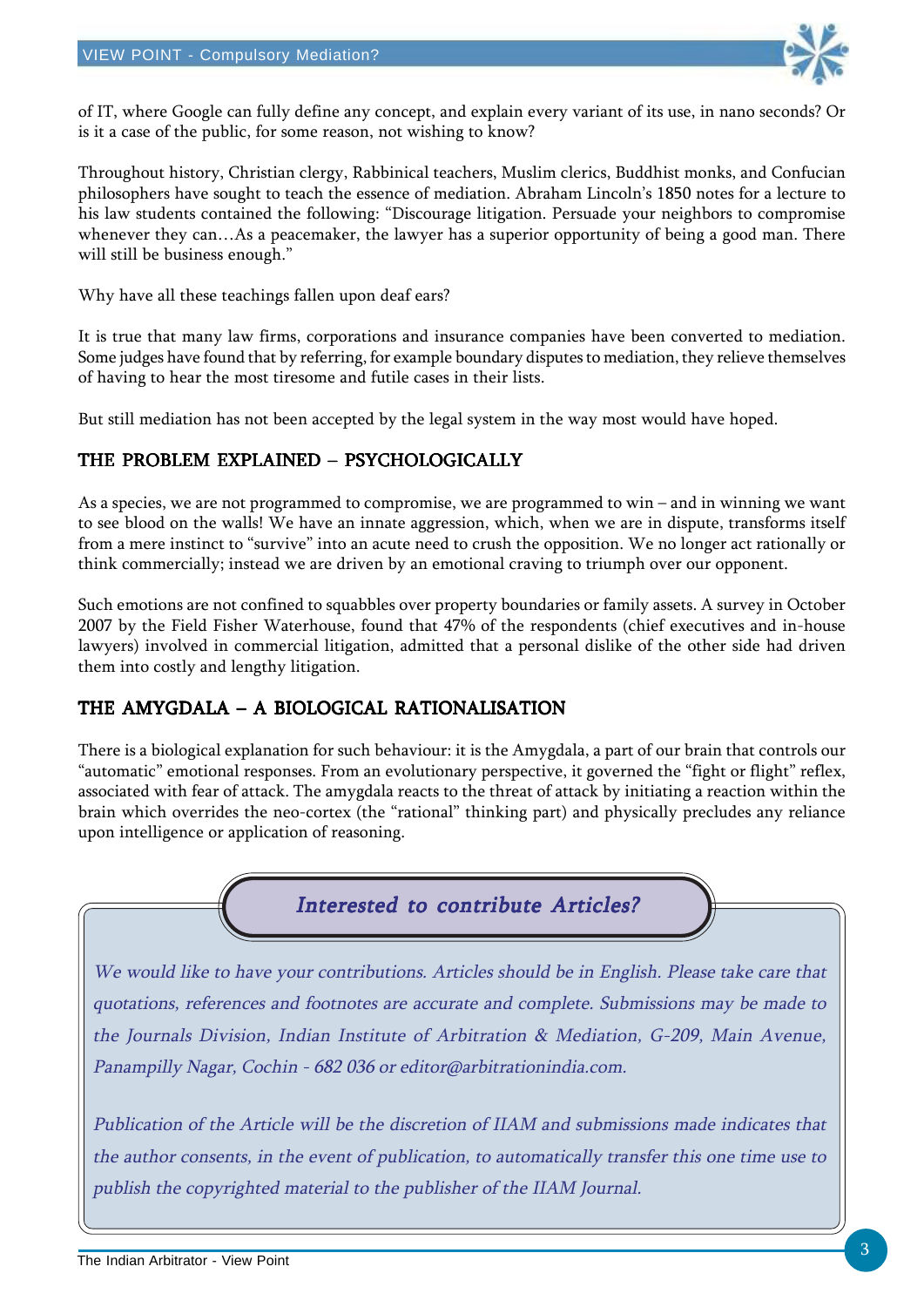

In present day terms of course, the attack which can trigger such a reaction is not necessarily a physical attack, but rather a personal attack upon our values and integrity. In a legal context, few attacks can be more deeply penetrating than an allegation of individual or corporate negligence or breach of contract.

It is for this reason that parties in dispute find themselves unable to approach the matter rationally – particularly in the initial stages of the dispute, when the emotions are raw, self esteem has suffered a battering, and the parties are driven by feelings of anger, frustration, humiliation, and betrayal. It is at this stage that the lure of litigation is at its most powerful, offering everything a litigant yearns for: complete vindication, outright success, public defeat and humiliation of the other side, and vast sums of money!

Mediation cannot compete with such promises, and so little wonder that litigation is the disputant's preferred choice of a resolution process. It is not until the stress of protracted litigation begins to bite, that litigants start to consider alternative forms of resolution. Is it time for some form of compulsion to be introduced, to protect litigants from their own folly?

### THE ARGUMENTS

Purist mediators have an intelligible aversion to compulsion: a cornerstone of mediation is that it is a voluntary consensual process. Mediators further argue that mandatory mediation would:

- create another strata of costly procedure;
- unfairly impede the public's right of free access to the courts;
- achieve statistically lower success rates.

Lord Phillips, the former lord chief justice, refuted these contentions at a Delhi Conference in 2008, stating "court ordered mediation merely delays briefly the progress to trial and does not deprive a party of any right to trial"…"Mediation is ordered in many jurisdictions without materially affecting the prospects of success". He described it as "madness" to incur "the considerable expense of litigation….without making a determined attempt to reach an amicable settlement".

Mediation may not be appropriate in all cases, for instance where a definitive ruling on the law is required, or an injunction is sought; or the visibility of litigation may be desirable (as in some copyright cases). Yet it remains commercially indefensible to continue in dispute with another, where there is an alternative possibility of early resolution. Lord Clarke, then master of the rolls, in his speech at Grays Inn in June 2009, stated: "only a fool does not want to settle".

### THE ANSWER

Surely it must be time to oblige parties to mediate without necessarily compelling them to settle? Mandatory ADR is accepted globally, from the US, through Scandinavia and China, to Australia and New Zealand. Furthermore, there is no constitutional bar in the UK to mandatory mediation. Article 5(2) of the EU Directive in effect permits our national legislation to make mediation compulsory, providing it does not deny the parties a right of access to the courts.

Positive sentiments upon mandatory mediation have been echoed by other senior members of the judiciary, pointing to the fact that the courts have existing powers under the case management provisions in the CPR to direct mediation. Even where the judiciary are not entirely convinced of compulsory mediation, they are virtually unanimous in agreeing that there must be "robust encouragement" to mediate.

Sir Rupert Jackson's Final Report concludes that despite the considerable benefits of mediation, parties should never be compelled to mediate. He recommends that courts can and should in appropriate cases:

- encourage mediation and point out its benefits;
- direct the parties to meet and/or discuss mediation;
- require an explanation from the party which declines to mediate; and
- penalise in costs parties which have unreasonably refused to mediate.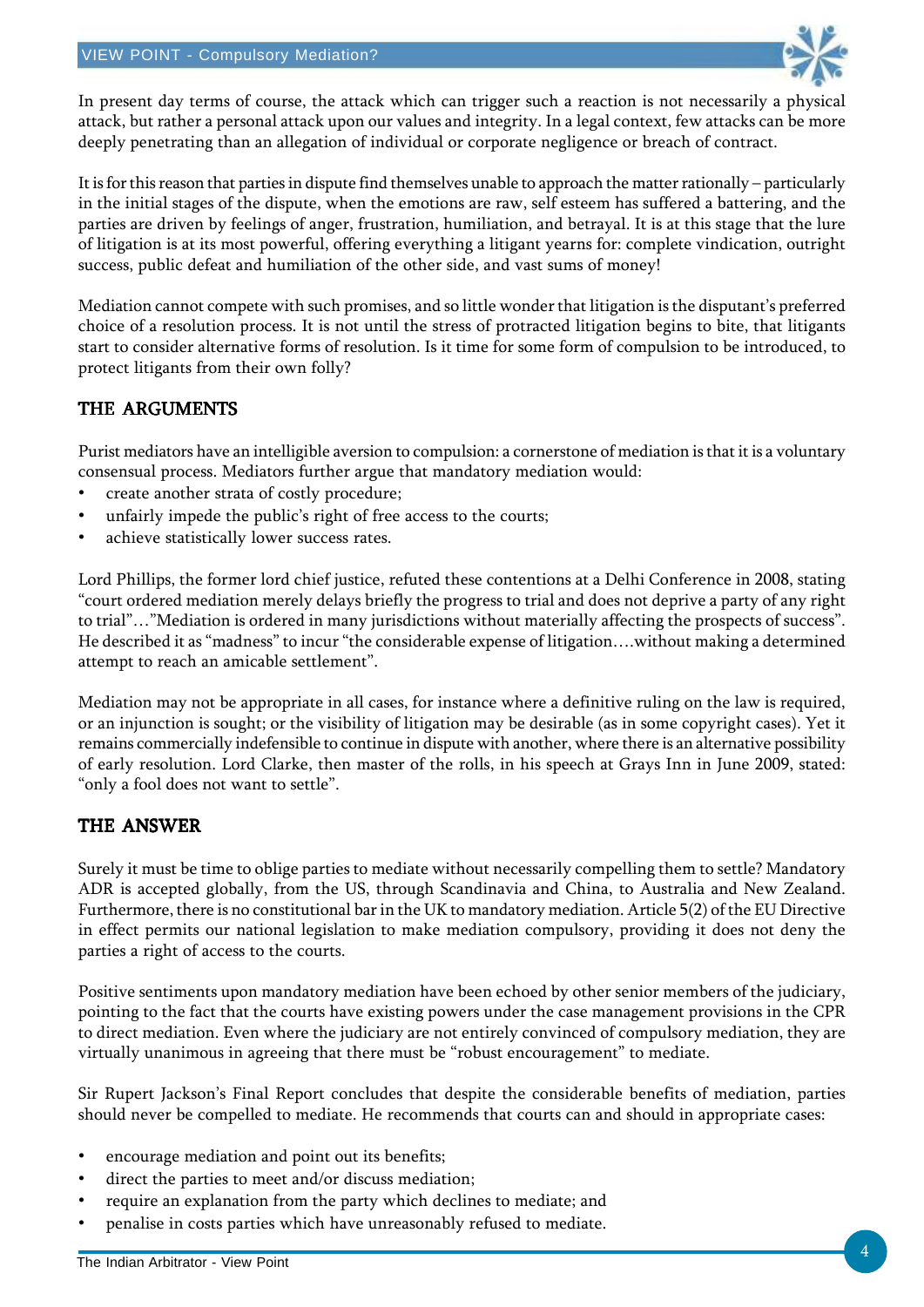

A "direction to meet and/or to discuss mediation" may amount to "robust encouragement", but is it sufficient? If not, then there will be an inevitable temptation to ever raise levels of robustness – and the line between encouragement and compulsion will gradually erode.

Protracted litigation can be one of the most destructive elements in society: it destroys businesses, breaks up marriages, and damages health. There is therefore an urgent social need to dissuade our neighbours from unnecessarily entering into prolonged disputes.

Baroness Scotland, when Attorney General, announced the government's aspiration of making ADR the mainstream dispute resolution process, and litigation the alternative. If persuasion through commercial logic cannot achieve this, then some form of compulsion is likely to be the obvious and most effective answer.

(Author: Paul Randolph is a Mediator in London and Chair of LADR (Lamb Building ADR - www.ladr.co.uk). The article was first published in the New Law Journal, April 2010)

Think  $\, \cdots \,$ "Sir, What is the secret of your success?" a reporter asked a bank president. "Two words" "And, Sir, what are they?" "Right decisions." "And how do you make right decisions?" "One word." "And, sir, What is that?" "Experience." "And how do you get Experience?" "Two words" "And, Sir, what are they?" "Wrong decisions" **The Secret of Success**



## Become part of IIAM

We are happy to invite you to become an IIAM Member. Apart from the Governing Council, elected from the members, it is decided to form Expert Committees and Users Committees from the members to give expert advice / opinions to the Governing Council on the improvement of ADR in India. Your association will provide the necessary inspiration for the endeavours of IIAM.



Choose from the different category of memberships.

For details: log on to www.arbitrationindia.com/htm/membership.htm or mail to dir@arbitrationindia.com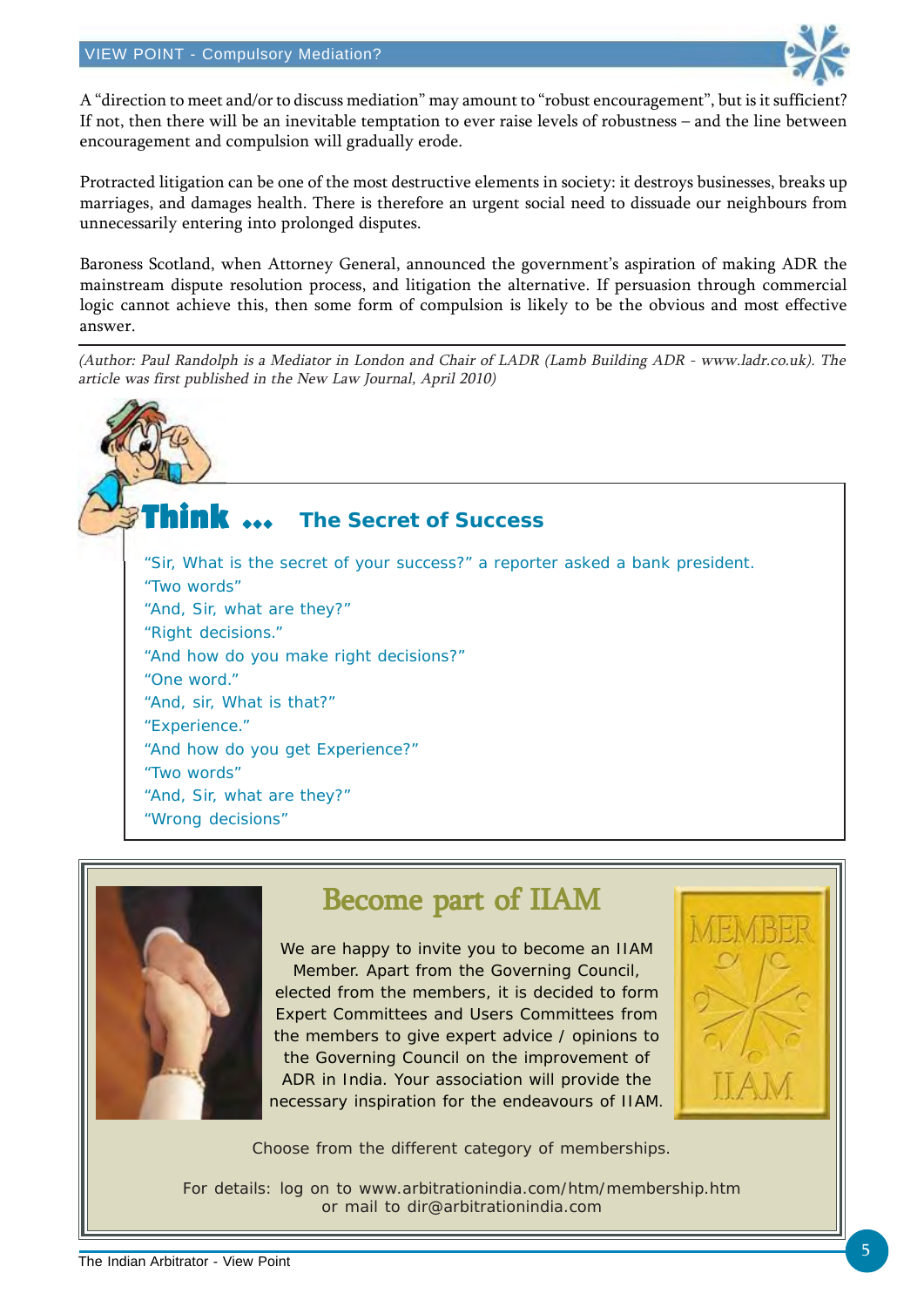

# Challenges Faced by ADR System in India Challenges Faced by ADR System in India : DR. UJWALA SHINDE

It is apparent that those who are economically and socially disadvantaged find that the entire legal system is irrelevant to them as a tool of empowerment and survival. ADR may not be able to overcome power imbalances or fundamental disagreements over norms among disputants. On the other hand, in situations where there is no established legal process for dispute resolution, ADR may be the best possible alternative to violence. According to the author, an audit of the existing ADR mechanisms from the point of view of 'customer satisfaction' would help to shape the programme for the future in order to maximize the successes.

### INTRODUCTION: INTRODUCTION:

In the Indian context, Alternative Dispute Resolution "ADR" as a method of dispute resolution may trace its evolution to certain drawbacks in the judicial system of the country. To overcome the shortcomings of the judicial process the aggrieved parties now days tend to go for ADR process. ADR process may generally be categorized as negotiation, conciliation/mediation or arbitration systems. Most of the systems look and feels very much like a courtroom process. Processes designed to manage community tension or facilitate community development issues can also be included within the area of ADR.

It is apparent that those who are economically and socially disadvantaged find that the entire legal system is irrelevant to them as a tool of empowerment and survival. Though there are legal aid programmes and many other facilities are said to be available to economically disadvantaged litigants, it is a fact there is no easy access to the legal system and it is not easy to get justice. The economically disadvantaged litigant is, notwithstanding the present concerted moves to reach legal aid through a geographically wide network of legal aid institutions unable to effectively access the system as they encounter barriers in the form of expenses, lawyers and delays. The formal system, as presently ordered, tends to operate to the greater disadvantage of this class of society which then looks to devising ways of avoiding it rather than engaging with it. Without fundamental systemic changes, any alternative system, however promising the results may seem, is bound to be viewed with suspicion. The participatory nature of an ADR mechanism, which offers a level-playing field that encourages a just result and where the control of the result is in the hands of the parties, and not the lawyers or the judges, would act as a definite incentive to get parties to embrace it.

Since the legitimacy of the ADR mechanism is premised on parties consenting to the process, the costs of engaging with either the parallel system or benefiting from the ills of the formal system have to be raised considerably high to drive the parties to consent to the ADR processes.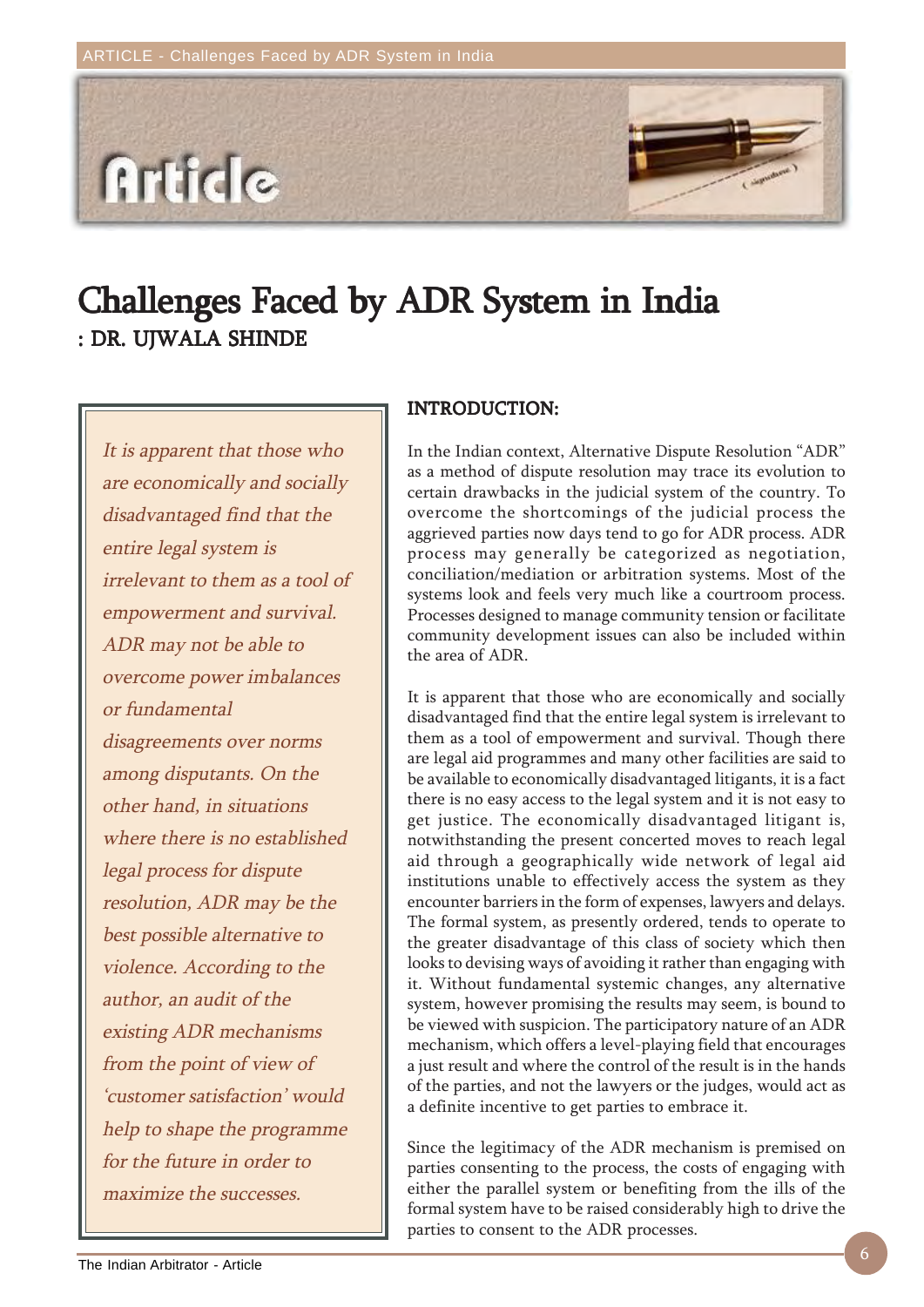### **MERITS OF ADR:**

Like any other system, ADR system also has its own merits and demerits. Though it has demerits, its merits are stronger. That is why ADR is always recommendable. Following are the merits of the system.

- ADR is not a mere mechanical process of dispute resolution
- ADR is not just legal aid philosophy
- ADR promotes rule of law in the society
- ADR encourages the participation of people in the process of dispute resolution
- ADR creates legal awareness and respect for rights of others
- ADR promotes self-reliant development

The philosophy of ADR is to motivate people to resolve their disputes amicably and for this purpose it is necessary to examine ADR's main trends and underlying objectives. One of the motivations of ADR is the principle of "Cooperative problem solving" which bring within its fold theories and strategies of negotiation, including in particular problems – solving theories of negotiation.

Another benefit of ADR is reduction of costs apart from avoidance of delay in litigation. In short, it allows the parties greater control over resolving the issues between them encourage problem-solving approaches and provides for more effective settlements covering substance and nuance. It also tends to enhance cooperation and preservation of relationship.

The experience abroad shows that it has found increasing favour in many countries and particularly in U.S.A.

### CHALLENGES FACED BY ADR:

Although ADR programs can play an important role in many development efforts, they are ineffective, and perhaps even counterproductive, in serving some goals related to rule of law initiatives. In particular, ADR is not an effective means to:

- Define, refine, establish and promote a legal framework.
- Redress pervasive injustice, discrimination, or human rights problems.
- Resolve disputes between parties who possess greatly different levels of power or authority.
- Resolve cases that require public sanction.
- Resolve disputes involving disputants or interested parties who refuse to participate, or cannot participate, in the ADR process.



## **Are you interested to promote Mediation Clinics?**



Indian Institute of Arbitration & Mediation welcomes you to take part in an exiting attempt of social transition to make our world a safe, sustainable, peaceful and prosperous place to live. Make an important contribution by adopting or supporting Community Mediation Clinics in India.

**For details visit www.communitymediation.in**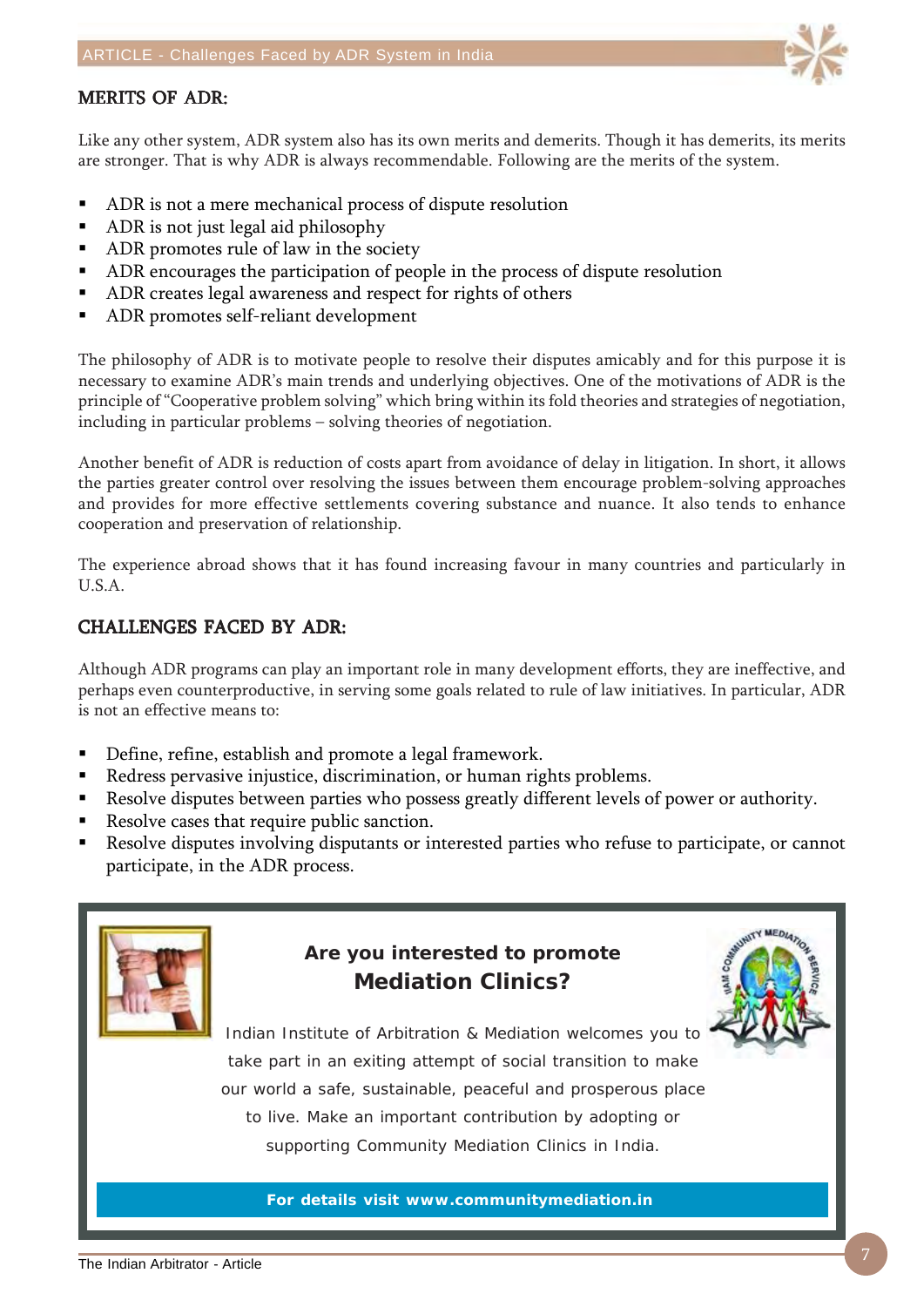

Traditional informal systems, on the other hand, cannot be relied upon to dispense justice – recently, a woman was commanded by her village "panchayat", to abandon her husband and "return" to her first husband without having had any say in the matter. Part of the problem stems from the lack of clarity regarding traditional systems and their functions – as admitted by the Minister for Panchayati Raj, caste groups often masquerade as panchayats and intervene in social issues. A comprehensive audit of such systems is long overdue, and must precede any major investment of time or resources in ADR.

One of the models popular in India is mediation. The system faces many hindrances, which block the path to mediation. Exposure to mediation technique remains limited. Judges and lawyers harbour understandable apprehensions about the relationship between mediation and the formal judicial process and deep skepticism over the application of mediation to a wide variety of Indian legal disputes particularly outside the commercial area. The courts are still in search of an operational case management trigger under sec.89 or Order X of the CPC for referring cases to mediation. The explicit terms of sec.89 calling for a form of judicial conciliation by the trial judge may be incompatible with subsequent referrals to mediation under that provision. Putting aside the rapid development of mediation training in Ahmedabad, Chennai and Mumbai, trained mediators in most courts are not yet available.

Another challenge is the issue of professionalism and what constitutes credible education of professionals. In this issue about credentialing and specialization, many of the issues involved. There is a growing problem with training large numbers of lawyers and non-lawyers in skills and processes, who approach the field as entrepreneurs in a new industry. Many of them are finding it hard to find sufficient opportunities to practice their newfound skills.

It is observed that concepts such as pure mediation may in this century become less significant than a range of approaches that are woven into society and practiced by people who are not professionals. Various eminent lawyers, High Court and Supreme Court judges stress the importance of community ADR. The real question is how professionals will respond if conflict resolution becomes a part of everything rather than something separate.

It can be said that good lawyers bring more to bear on a problem than legal knowledge and language skills. They bring creativity, practical wisdom and good judgment. A real challenge for the law schools is to help law students to develop broader problem-solving skills. The curriculum should not end with doctrinal analysis, but should include other skills such as counseling, planning and negotiation. In the l970s when the Ford Foundation granted more than \$10 million to laws school through its Council on Legal Education for Professional Responsibility to promote clinical programs, a number of elite law schools joined the many others that created and integrated those programs into their curricula.

ADR programs do not set precedent, refine legal norms, or establish broad community or national standards, nor do they promote a consistent application of legal rules.

As noted earlier, ADR programs are tools of equity rather than tools of law. They seek to resolve individual disputes on a case-by-case basis, and may resolve similar cases in different ways if the surrounding conditions suggest that different results are fair or reasonable according to local norms. Furthermore, ADR results are private and rarely published. As long as some other judicial mechanism exists to define, codify, and protect reasonable standards of justice, ADR programs can function well to resolve relatively minor, routine, and local disputes for which equity is a large measure of justice, and for which local and cultural norms may be more appropriate than national legal standards. These types of disputes may include family disputes, neighbor disputes, and small claims, among others. In disputes for which no clear legal or normative standard has been established, ADR may not be able to overcome power imbalances or fundamental disagreements over norms among disputants. On the other hand, in situations where there is no established legal process for dispute resolution, ADR may be the best possible alternative to violence. For example, in South Africa, a variety of ADR processes used before and during the transition appear to have prevented violence to some degree and helped set the foundation for peaceful political change.

ADR programs cannot correct systemic injustice, discrimination, or violations of human rights.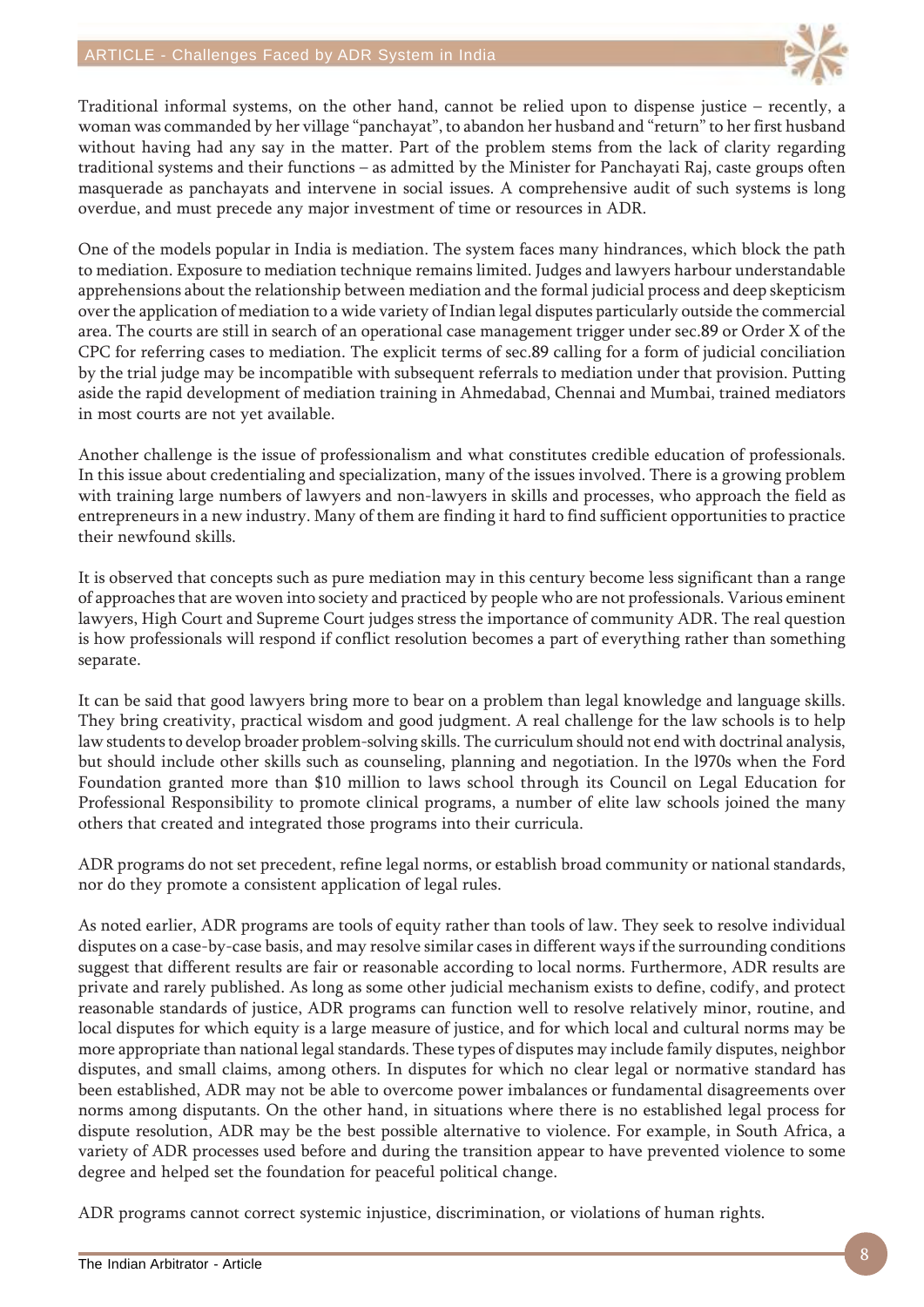### ARTICLE - Challenges Faced by ADR System in India



As noted above, ADR systems often reflect the accepted norms of society. These norms may include discrimination against certain groups and populations. When this is true, ADR systems may hinder efforts to change the discriminatory norms and establish new standards of group or individual rights. In India, for example, the Lok Adalats were generally credited with resolving large numbers of cases efficiently and cheaply in the mid-1980s before the system was taken over by the government judiciary. Women, however, did not like the system, especially for family disputes, because resolution of disputes was based on local norms, which were often discriminatory towards women, rather than on more recently defined legal rights. The same was true for members of lower castes.

ADR programs do not work well in the context of extreme power imbalance between parties.

These power imbalances are often the result of discriminatory norms in society, and may be reflected in ADR program results. Even when the imbalance is not a reflection of discriminatory social norms, most ADR systems do not include legal or procedural protections for weaker parties. A more powerful or wealthy party may press the weaker into accepting an unfair result, so that the settlement may appear consensual, but in fact result from coercion. For the same reason, ADR programs may not work well when one party is the government. When the program design has been able to enhance the power or status of the weaker party, ADR has been effective in conditions of discrimination or power imbalance. In Bangladesh, for example, women who have submitted cases of spousal abuse to mediation have found that the village mediation system, which includes women mediators, provides better results than the court system, which is even more biased against women in these cases. In general, however, ADR programs cannot substitute for stronger formal protections of group and class rights.

ADR settlements do not have any educational, punitive, or deterrent effect on the population.



The Lighter Side

A young college student had stayed up all night studying for his zoology test the next day. As he entered the classroom, he saw ten stands with ten pairs of legs on them. Each bird had a sack over its head; only the legs were showing.

He sat in the front row because he wanted to do the best job possible. The professor announced that the test would be to look at each of the birds' legs and give the common name, habitat, genus and species.

The student looked at each of the birds' legs. They all looked the same to him. He began to get upset. He had stayed up all night studying and now had to identify birds by their legs.

The more he thought about it the madder he got. Finally he could stand it no longer. He went up to the professor's desk and said, "What a stupid test! How could anyone tell the difference between birds by looking at their legs?" With that, the student threw his test on the professor's desk and walked to the door.

The professor was surprised. The class was so big that he didn't know every student's name so as the student reached the door the professor called, "Mister, what's your name?"

The enraged student pulled up his pant legs and said, "You tell me buddy! You tell me!"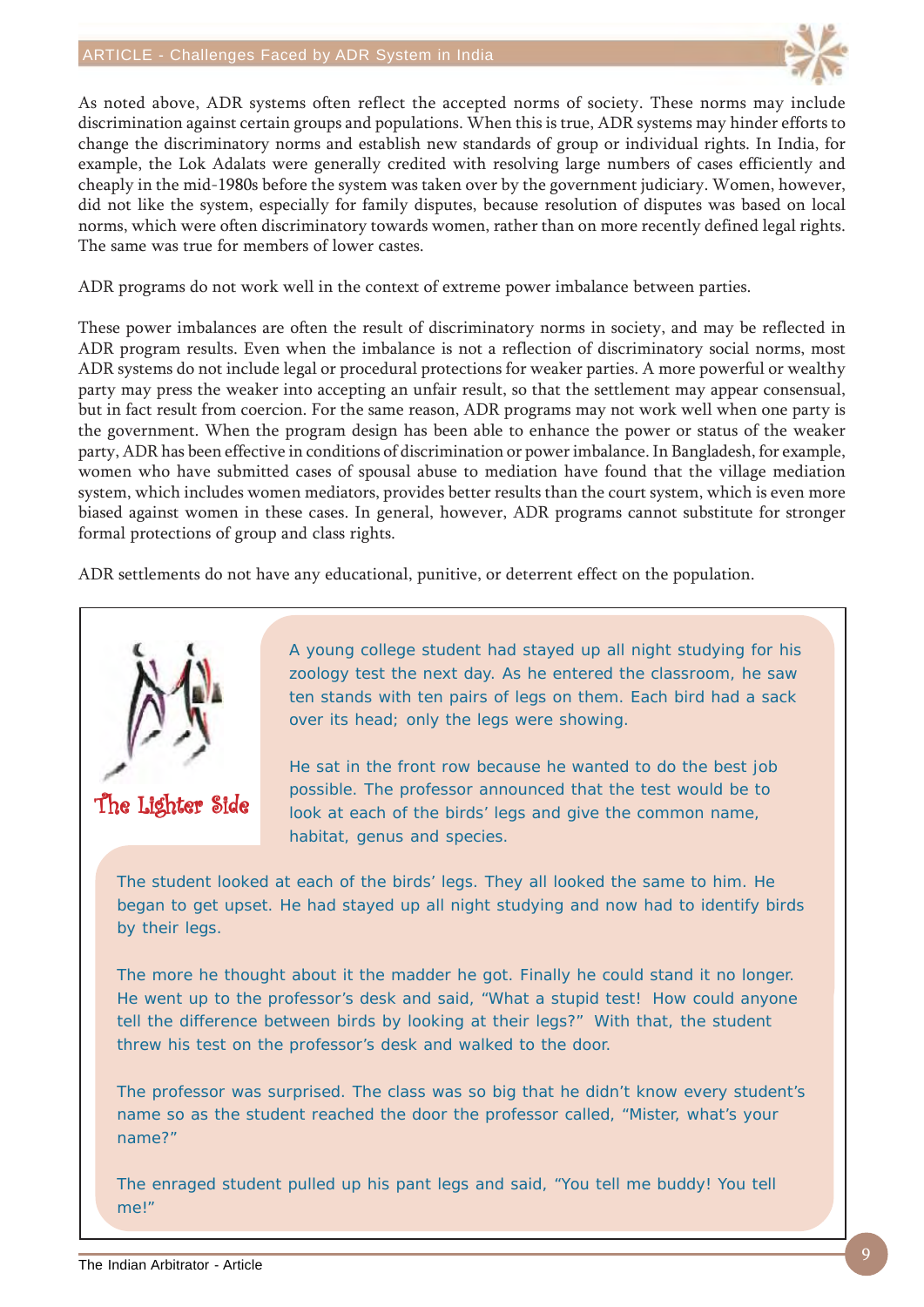

Since the results of ADR programs are not public, ADR programs are not appropriate for cases, which ought to result in some form of public sanction or punishment. This is particularly true for cases involving violent and repeat offenders, such as in many cases of domestic violence. Societal and individual interests may be better served by court-sanctioned punishment, such as imprisonment. It is important to note, however, that victim-offender mediation or conciliation may be useful in some cases to deal with issues unresolved by criminal process.

It is inappropriate to use ADR to resolve multi-party cases in which some of the parties or stakeholders do not participate.

This is true because the results of most ADR programs are not subject to standards of fairness other than the acceptance of all the participants. When this happens, the absent stakeholders often bear an unfair burden when the participants shift responsibility and cost to them. ADR is more able than courts to include all interested stakeholders in disputes involving issues that affect many groups, such as environmental disputes. When all interested parties cannot be brought into the process, however, ADR may not be appropriate for multi-stakeholder public or private disputes.

ADR may undermine other judicial reform efforts.

There is a concern that support for ADR may siphon money from needed court reforms, draw management and political attention from court reform efforts, or treat the symptoms rather than the underlying causes of problems. While these concerns are valid, they will rarely materialize if ADR programs are not designed to substitute for legal reform. In most cases, ADR programs will be far less expensive to start and operate than broad-scale judicial reform efforts. In other countries, like Ukraine, for example, the USAID mission considers the mediation program to be very inexpensive compared with other programs. And, in Sri Lanka, the Mediation Boards resolve cases at a fraction of the cost the government would incur through the ordinary court system. In general, ADR programs reduce costs for the state, and therefore for donors, at least as much as they reduce costs for disputants. In sum, ADR programs do not necessarily draw attention away from problems that can only be addressed through formal justice processes, as long as both development officers and government officials keep in mind the limitations of ADR programs.

### CONCLUSION:

In the present day context development of law must begin from development in legal education. Only those who had a good legal education would be good lawyers and consequently good Judges. Having regard to the docket explosion it is incumbent that all the three wings of the State come forward and see to it that justice is dispensed to the litigating public within a reasonable time by adopting various dispute resolution mechanisms.

It is a fact that a large number of civil disputes pending in the courts, and to a small extent petty criminal matters, have been 'disposed of' through the Lok Adalats that are a permanent 'embedded' feature of the functioning of legal services authorities. While one point of view sees this as a success, another questions whether the Lok Adalat as presently institutionalized is really a tool of 'case management' which essentially addresses the problems of an over-burdened judiciary and not so much as an instrument of justice delivery for the litigant. If the 'success' of the Lok Adalat stems from negative reasons attributable to the failures of the formal legal system, the utility of this mechanism may also be short-lived. In other words if the incentive for litigants to accept Lok Adalat decisions is that if they didn't they would be faced with the prospect of further delays, uncertainties and costs, it constitutes a confirmation for them that the formal legal system is unable to provide an acceptable quality of legal services or justice. This in turn would not promise well for the legitimacy of the system in the long run.

What this then means is that there has to be a gradual but conscious effort to offering positive reasons, and not negative ones, for litigants to be willing consumers of the ADR processes. An audit of the existing ADR mechanisms from the point of view of 'customer satisfaction' would help to shape the programme for the future in order to maximize the 'successes.

(Author: Dr. Ujwala Shinde is the Principal I/C of SSMS Law College, Pune, India)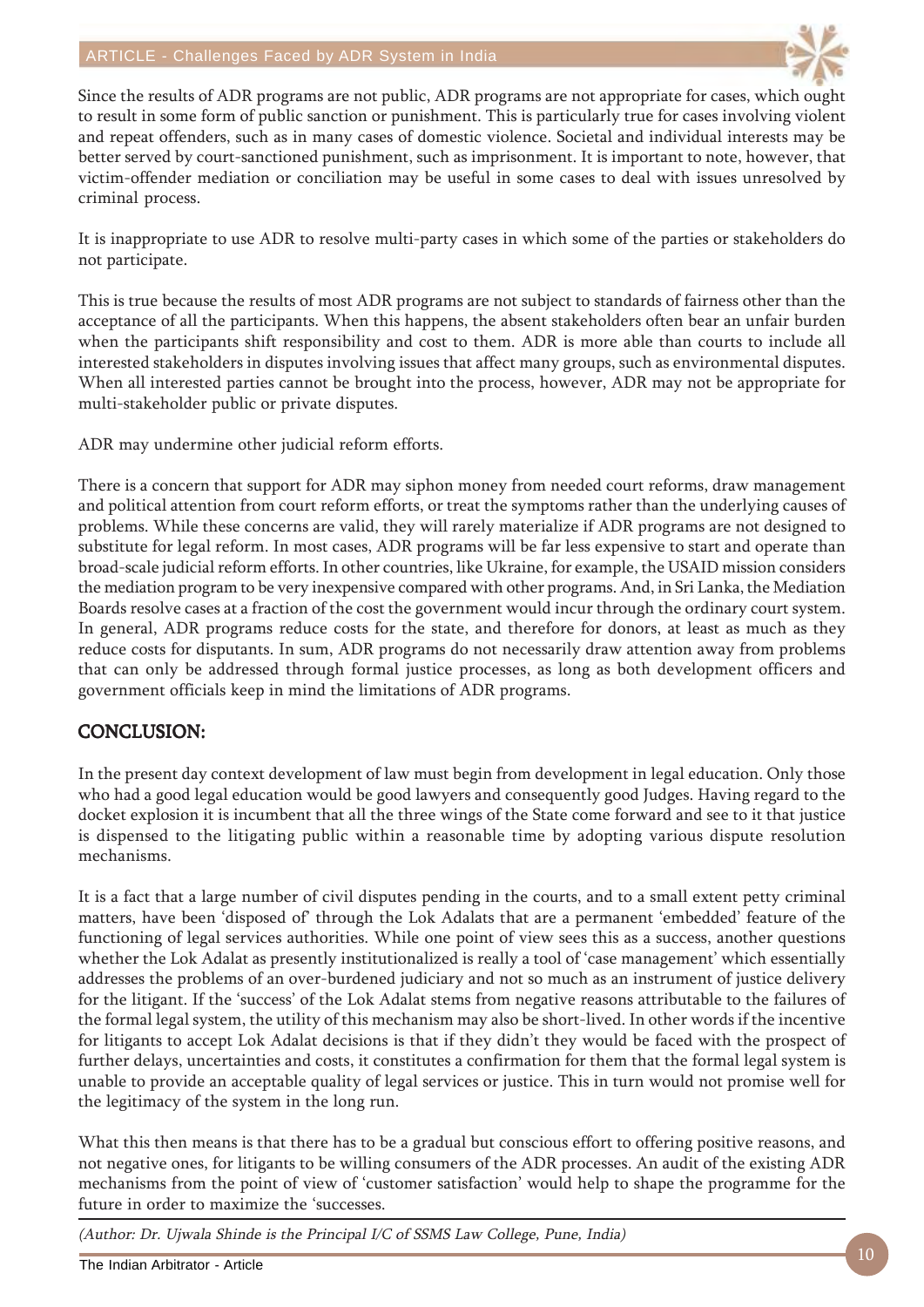

## Indian State seeks for ADR framework in PPP Rules

The Orissa government has advocated inclusion of a framework for alternate dispute resolution and arbitration for PPP (public private partnership) projects in the draft PPP Rules of Government of India to avoid cumbersome and lengthy litigation processes.

In a letter issued by the Joint Director (PPP), Orissa to the Additional Secretary, Department of Economic Affairs under Union Ministry of Finance, they have urged that suitable changes have to be made to include dispute resolution mechanism to avoid court cases at the start of the tendering procedure.

## Venezuela not to Recognize Arbitration Body

Venezuelan President Hugo Chavez said that his government would pull out of a World Bank-affiliated arbitration body and won't recognize its decisions.

Exxon Mobil Corp. is one of more than a dozen companies with arbitration cases against Venezuela pending before the Washington-based International Centre for Settlement of Investment Disputes (ICSID). Chavez announced his decision while referring to a more than \$900 million award that Exxon Mobil recently won in another arbitration case before the International Chamber of Commerce.

## Mediation Costs not Recoverable under FDCP Act, USA

A consumer who prevails in a lawsuit under the Fair Debt Collection Practices Act, USA, cannot recover the expenses of a court-ordered mediation. The January 10 decision by the  $11<sup>th</sup>$  Circuit Court of Appeals in Nicholas v. Allianceone Receivables Management, Inc. held that mediation fees cannot be included in an award of costs because they are not listed as a "taxable" cost in the federal statute that governs such awards.

## Certificate in Dispute Management (CDM)

CDM is a distance learning course of IIAM, valid for six months from the date of enrolment. You can enroll at any time of year and you study entirely at your own pace, submitting your assignments when you are ready. Your tutor will be available to mark your assignments and give feedback on your progress for a period of six months from the date of enrolment.

You will be sent four 'reading and study assignments' with your course materials, and these form an essential part of your distance learning course. They are designed to help you to work through the course manual and understand the concepts. The course will provide a good basic knowledge of ADR – Negotiation, Mediation & Arbitration – in theory and practice. On successfully completing the assignments included in the course a certificate will be awarded.

For more details on CDM, mail to training@arbitrationindia.com